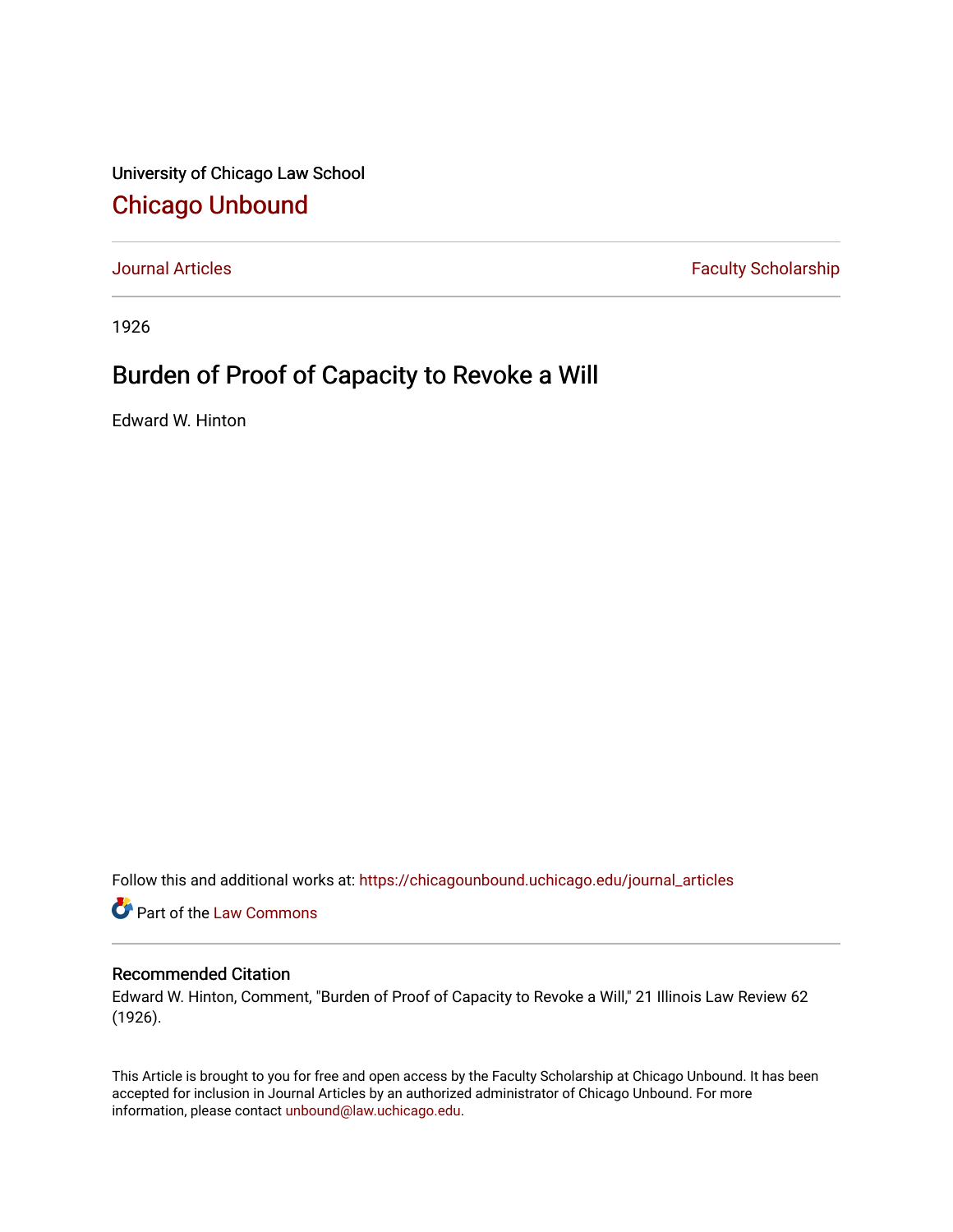fine distinction made in the case of *McDermott v. Burke15* where the intervening cause, once the child was attracted on to the premises **by** the pile of sand, was the child's act in resting his hand on the rope which ran over the sheave and the starting of which, injured him; and possibly, too, this distinction is to be found in the principal case, if the court is impelled to the conclusion that the attraction was the spoil bank and not the canal and that the child must have run down from the spoil bank to the canal wall, but how does that account for the language of the *Follett* case, as that the attractive nuisance need not be visible from the street, and the result reached in the Anthony case, where the pond or water did not have floating logs in it?

In the case of *Ramsay v. Tuthill Material Co.*,<sup>16</sup> the court pointed to the fact that all the conditions together there made the attractive nuisance and that it was not necessary that the dangerous thing be visible from the street or that children should have been attracted to the premises by it. Is it stretching the application of the principle too far to say that in the principal case, while the unfinished canal, as such or the spoil bank, or the incline to the wall of the canal, or the wall itself with its four-foot wide top, each of itself, would not be an attractive nuisance, yet together, they might be **?**

It is feared that the case serves rather to heighten the confusion already existing in the law on the subject rather than to clarify the situation.

Even in a turn-table case, it was held by an Appellate court decision that where the child was injured when he went to the turn-table for the purpose of helping the men operating it, and not to satisfy his childish curiosity or childish instinct to play with it, he was not attracted by it as a nuisance.<sup>17</sup> In one Appellate court case, a cistern filled with water covered by a wooden cover with a handle was held to be an attractive nuisance;<sup>18</sup> an elevator in a building has been held to be such by the Supreme Court<sup>19</sup> and an endless chain coal conveyor<sup>20</sup> and lumber piled on a sidewalk;<sup>21</sup> but a wagon and a team of horses was held not to be.<sup>22</sup> ELMER M. **LEESMAN.**

WILLS-CAPACITY TO REVOKE-BURDEN OF PROOF.---[Mississippi] A case<sup>1</sup> recently decided by the Supreme Court of Mississippi presents an interesting and somewhat novel problem in the burden of proof as to a testator's capacity to revoke his will.

The question arose on a bill in equity to establish and probate

- **17.** *Belt Ry. Co. v. Charters* **123 I11. App. 322,** 328. **18.** *Donk Bros. Coal Co. v. Leavitt* 109 Il1. **App. 385, 386.**
- 
- *19. Siddall v. Jansen.* 168 Ili. 46.
- *20. Stollery v. Cicero Street Ry. Co.* 243 Il. **291.** 21. *True & True Co. v. Woda* 201 I1. **319.**
- 22. *Scott v. Peabody Coal Co.* **153 111. App. 107.**
- 
- **1.** *Watkins v. Watkins* **(1926) 106** So. **753.**

<sup>15. 256</sup> II 401. **16. 295** Ill. *396.*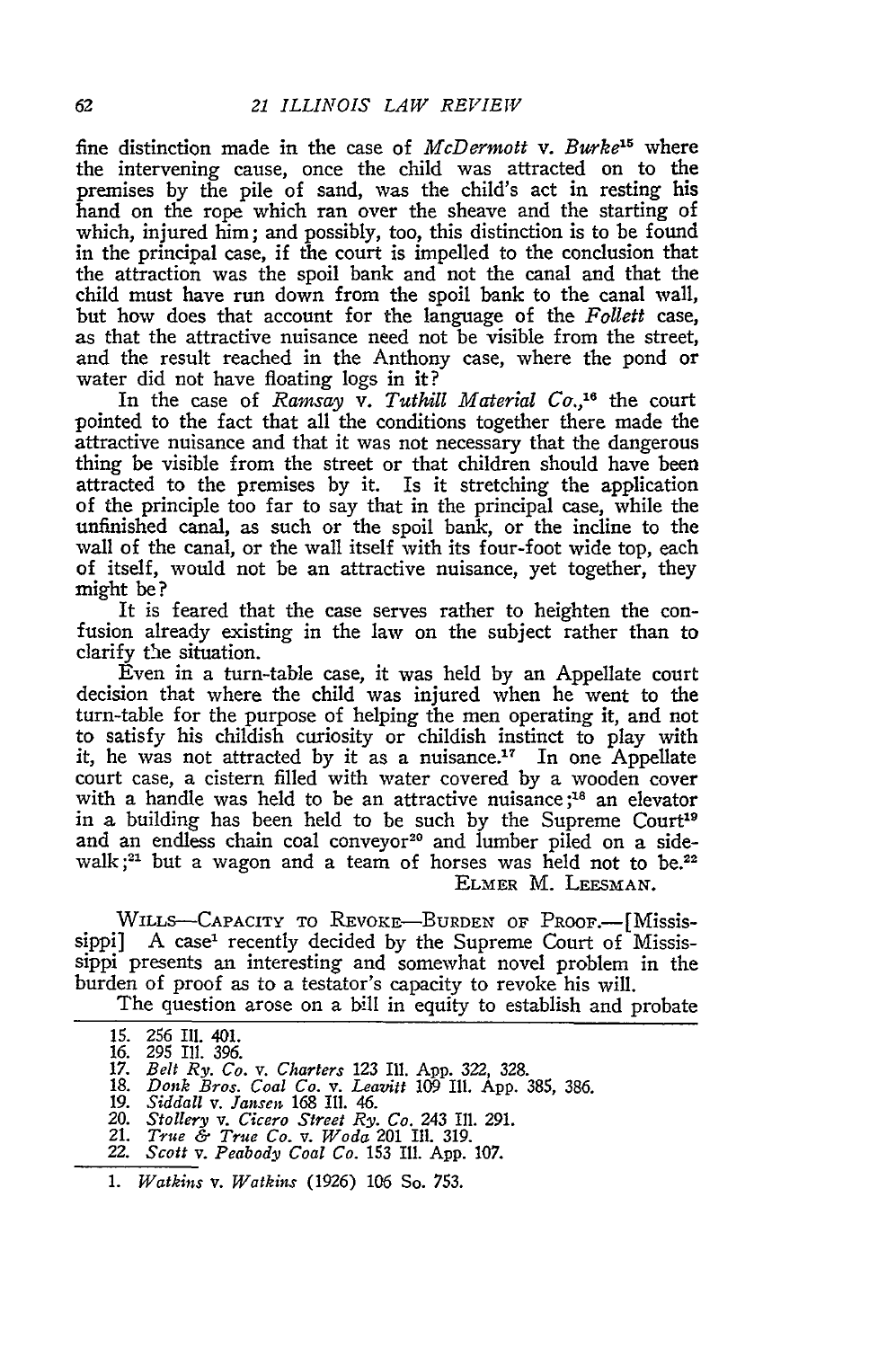an alleged lost will. In 1918 the testator made a will whose validity was not disputed.

The evidence showed that it remained in the possession of the testator, and was in existence as late at 1922, but could not be found at the time of his death some months later.

To meet the presumption arising under these conditions that the will had been destroyed by the testator animo revocandi, the proponents introduced evidence tending to show that the testator became mentally incompetent in 1921, while the will was still in existence, and continued in that condition until his death.

The contestants introduced a large amount of evidence controverting such incompetency. The chancellor submitted the issue of revocation to a jury which found for the proponents; a decree was accordingly entered establishing the will, from which the contestants appealed.

In the Supreme Court the controversy was disposed of on the following basis:

"There then remains for consideration the question as to whether the issue of revocation of the will at a time when the testator was mentally capacitated to revoke the same was properly submitted to the jury. The evidence discloses that a very diligent search for this will was made, and that it could not be found, and, where a will is traced to the possession of the testator and can not be found after his death, the presumption arises that he destroyed it animo revocandi, but this presumption may be overcome by proof that the will was in existence at a time when the testator was mentally incapacitated to revoke the same and that he never thereafter became mentally capacitated to revoke it. 3 Alexander on Wills, **p.** 2012; *Tucker v. Whitehead,* 59 Miss. 594. The degree of mentality required to revoke a will is the same as that required to make one . . . and in the case at bar *the burden of proof rested upon the proponents to show that the testator, at no tine after the will was last shown to have been in existence, ever possessed mental capacity to revoke a will.*  $\ddot{\phantom{a}}$ 

"The conflicts in the testimony, however, were for the jury to pass upon, and, although we may not be entirely satisfied with their findings, we can not invade their province by setting aside this verdict which has been approved by the chancellor."

It is not clear which burden of proof the court is talking about, whether it is the burden of producing evidence to meet the presumption, so as to make a question for the jury, or whether it is the ultimate burden of convincing the jury **by** a preponderance of the evidence of the truth of the proposition that the testator lacked sufficient capacity to revoke the will. If the court merely meant to say that at a particular stage of the case there was a burden on the proponent to produce sufficient evidence of lack of capacity to make a question for the jury, the statement is sound and hardly calls for comment.

It was apparently conceded that the will remained in the testator's possession and that it could not be found after his death.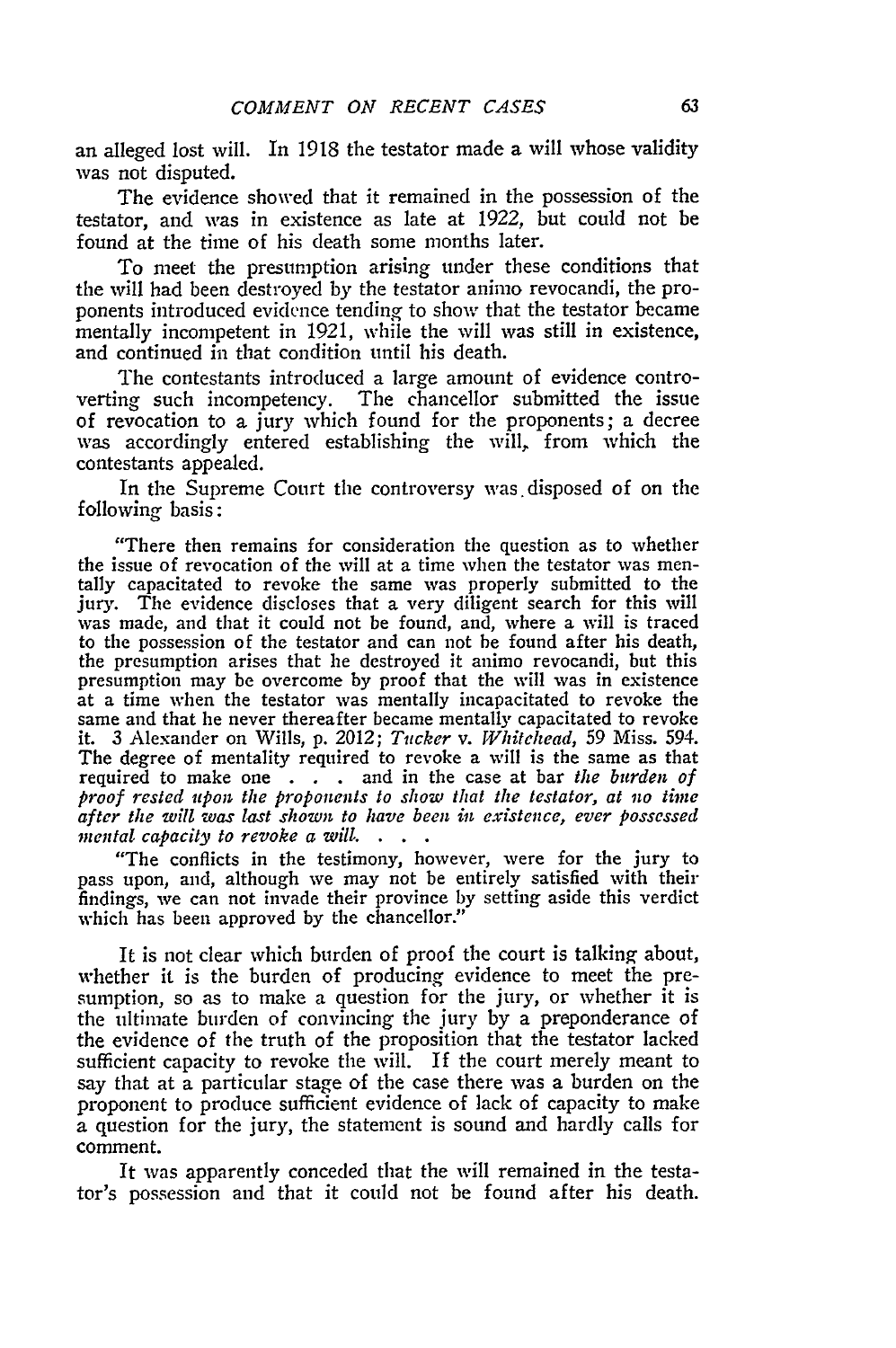These facts gave rise to the familiar presumption of destruction by the testator animo revocandi.<sup>2</sup>

Of course, destruction of his will by a testator while insane or lacking proper mental capacity would not work a revocation.<sup>8</sup>

But there is a general presumption of sanity, $4$  which would make it unnecessary to produce evidence of sanity in the first instance.

The effect of these two presumptions would obviously entitle the contestants to a directed verdict on the issue of revocation if no other evidence had been introduced, without regard to which side had the ultimate burden on the issue of capacity in case that question were submitted to the jury.

It seems more probable, however, that the court had in mind the ultimate burden of convincing the jury of the lack of capacity.<sup>5</sup>

Assuming that the court's statement should be understood as placing on the proponents the burden of establishing lack of capacity to revoke, the question presented is one of considerable doubt and difficulty.

It can not be settled by precedent because of the lack of adjudicated cases where the point has really been determined.

It can not be settled by mere logic, any more than the burden of proof as to capacity to make a will. On the latter point, it is well settled in England that the burden is on the proponents to establish to the satisfaction of the jury that the testator possessed the necessary mental capacity.<sup>6</sup>

This result was reached in the *Sutton* case on the following reasoning:

"Now, he who relies on a will in opposition to the title of the heir at law, must allege that it is a will of a person of sound and disposing mind: he must therefore prove it. **. . .** The onus remains on him throughout, and the court or jury who have to decide the question in dispute must decide upon the whole of the evidence so given; and if it does not satisfy them that the will is valid, they ought to pronounce against it."

2. Whiteley v. King (1864) 17 C. B. (N.S.) 756; Sugden v. St.<br>Leonards (1876) L. R. 1 P. D. 154; Leemon v. Leighton (1925) 314 Ill. 407;<br>Smith v. Smith 138 N. E. 539 (Mass.); McMurtry v. Kopke 250 S. W. 399<br>(Mo.); Wendt v.

3. Brunt v. Brunt L. R. 3 P. & D. 37; Rich v. Gilkey 73 Me. 595; In re Goldsticker 192 N. Y. 35; Shacklett v. Roller 97 Va. 639.<br>4. Davis v. U. S. (1895) 160 U. S. 469; Baxter v. Abbott (1856) 7

Gray 71.

5. If the ultimate burden was on the contestants to establish revocation, including capacity to revoke, a verdict for the proponents would not necessarily mean anything more than that the jury were not affirmatively con-<br>vinced of the testator's capacity. And hence, as there was substantial evidence both ways, a verdict against the party having the burden would hardly call for an extensive review of the evidence.

Whereas if the burden of establishing lack of capacity to revoke was on the proponents, a verdict in their favor was an affirmative finding on that the proponents, a verdict in their favor was an affirmative finding on that proposition which would naturally call for a review of the evidence in a chancery case, though the court might be unwilling to disturb a verdict approved by the chancellor, if not manifestly wrong.<br>
6. Sutton v. Sadler (1857) 3 C. B. (x. s.) 87.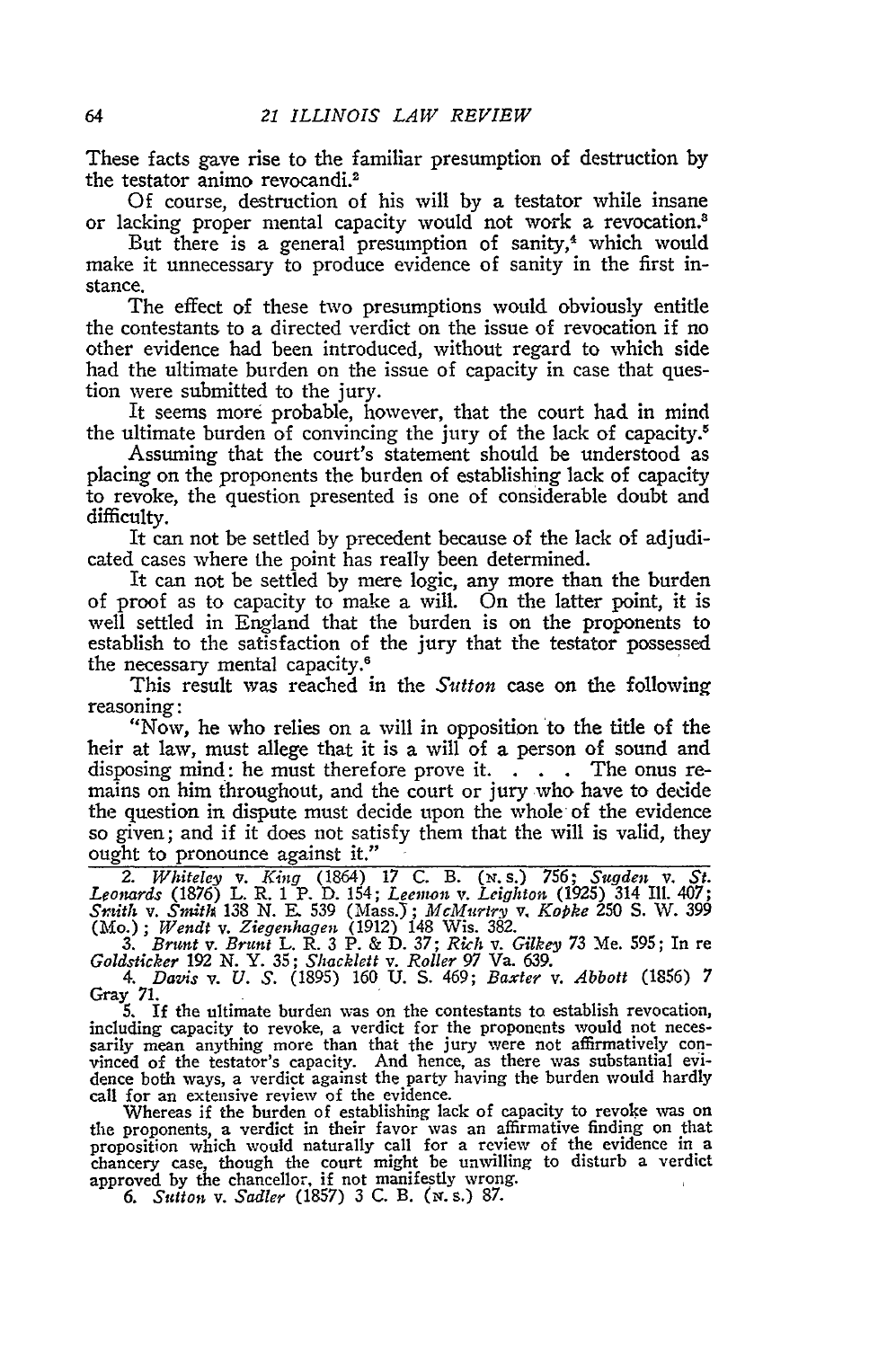Since the action in that case was ejectment, and the plea the general issue, the court's statement that the party relying on a will must *allege* that it is the will of a person of sound and disposing mind, etc., can only mean that one who relies on a will impliedly asserts the capacity of the testator because capacity is essential to testamentary intent.

The same logic would place the burden on the prosecution to establish the capacity of a defendant in a criminal case, since capacity is equally essential to criminal intent. But as a matter of fact the English courts place the burden of establishing insanity or lack of capacity in a criminal case on the defendant.<sup>7</sup>

The Supreme Court of the United States on the other hand has taken the contrary view and placed the burden of establishing criminal capacity on the prosecution.8

The reasoning of the *Davis* case is this:

"It [the plea of not guilty] is not in confession and avoidance, for it is a plea that contradicts the existence of every fact essential to constitute the crime charged. . . **.** And his guilt can not in the very nature of things be regarded as proved, if the jury entertain a reasonable doubt from all the evidence whether he was legally capable of committing the crime."

This logic would place the burden of establishing capacity on the proponent in the will cases.

But notwithstanding logic the Supreme Court places the burdent on the contestants to establish lack of capacity.9 In the *Davis* case the presumption of sanity is treated as merely relieving the prosecution of the burden of producing evidence of capacity in the first instance.

In the *Brosnan* case the presumption of sanity is invoked to place the burden of establishing lack of capacity on the contestant.

The apparent inconsistency of each court in dealing with the problem of capacity to make a will and capacity to commit a crime is obvious.

The explanation of the English rule in the wills cases, which is followed in many of the American states, seems to be that the court, consciously or unconsciously, felt that it was unfair that the heir should be deprived of his inheritance where the capacity of the testator was doubtful. Accordingly, a logical basis was formulated for the desired result, i. e., that capacity was a necessary ele-

- *7. Reg. v. McNaughton* (1843) 10 **Cl.** & F. 200.
- *8. Davis v. United Stales* (1895) 160 U. S. 469.
- *9. Brosnan v. Brosnan (1923)* 263 U. S. 345.
- 

In this case it was said by Mr. Justice Sandford: "And viewed from a practical rather than an academic standpoint [the burden on the contestant] gives effective weight to the presumption of the testator's sanity and obviates the difficulty which would arise if such pre- sumption were treated as one which merely establishes a prima facie case sumption were treated as one which merely establishes a prima facie case in favor of the proponent of the will but did not relieve him of the ultimate

burden of persuasion on the question of the testator's mental capacity." This simply means that for various reasons the court thought that the contestant ought to bear the risk of non-persuasion.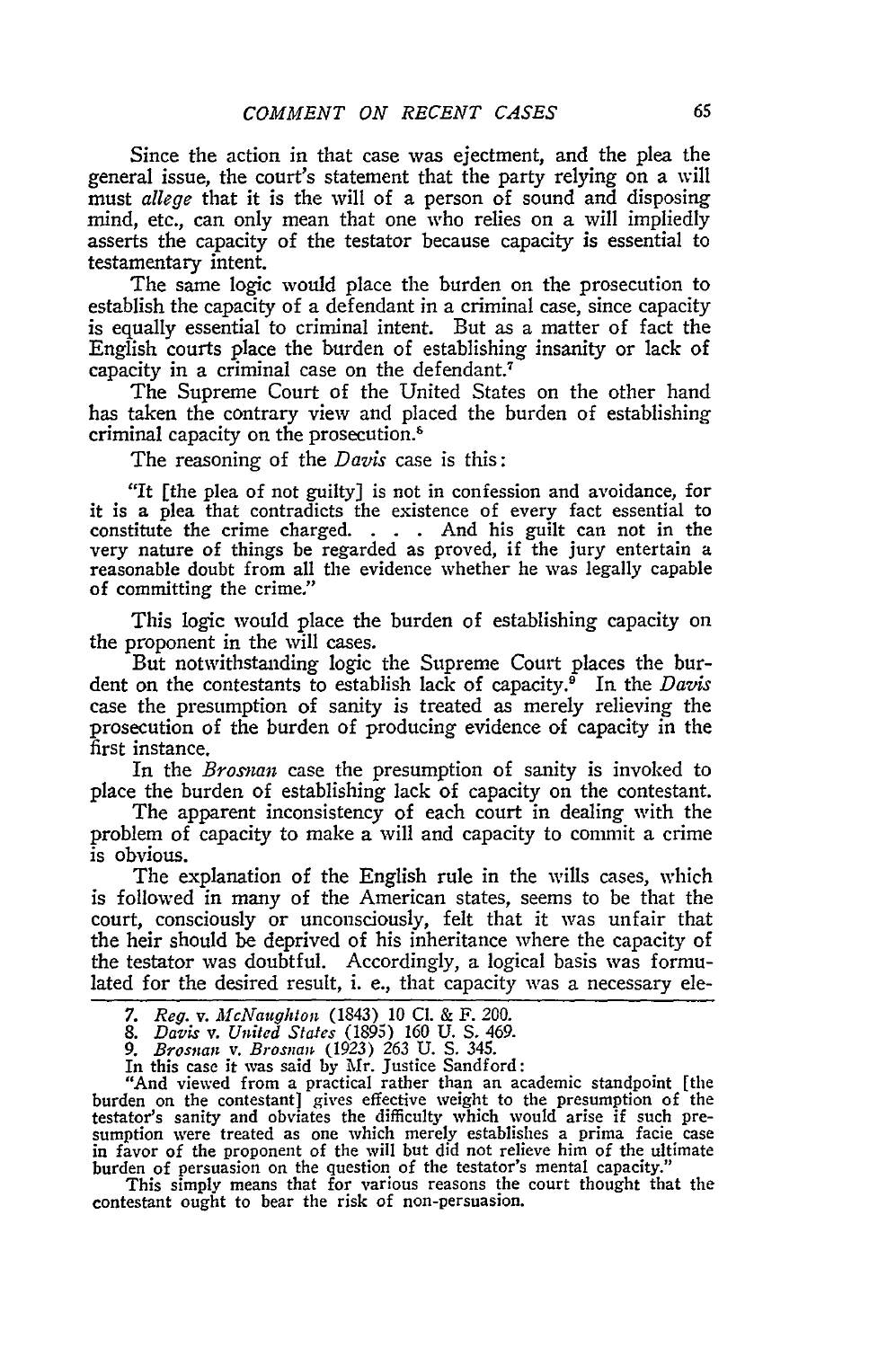ment in the making of a will, and therefore the proponent must prove it. In the criminal cases the English court felt, consciously or unconsciously, that it would be too easy to cheat the gallows by mere doubts of capacity, and hence a different rule of presumption was evolved to place the burden where the court thought it ought to  $be.$ <sup>10</sup>

The natural reaction of the Supreme Court of the United States was exactly the reverse in each class of cases.

It instinctively felt that it was unfair to hang a man whose capacity was doubtful, and the burden accordingly was placed on the prosecution to exclude the doubt.

But the court lacked the English consideration for the heir. It felt rather that the testator, who had accumulated the property, was entitled to dispose of it as he pleased. and should not be balked of his desires unless his lack of capacity was clear. Accordingly the desired result was accomplished, and the presumption was invoked to furnish a plausible justification. There is no magic about presumptions. They merely call on the party against whom they operate to produce evidence to make a question for the jury. When another rule is added placing the risk of non-persuasion the real explanation is policy.

Many other illustrations might be given where policy has much more to do with placing the burden of proof than logic.

In that disfavored action of malicious prosecution the plaintiff was loaded with the almost impossible burden of establishing the negative, that there was no probable cause.<sup>11</sup>

In libel and slander, by all logic, the burden ought to be on the plaintiff to establish the falsity of the accusation, since we think of libel or slander as a false imputation, but the difficulty of establishing a blameless life, together with an instinctive feeling that the defamer ought to make good his charge, otherwise there would be little check on slander, has resulted in the universally accepted rule that the defendant must plead and prove truth as a justification.<sup>12</sup>

There is also the well known hopeless conflict in opinion in negligence cases as to whether the defendant must establish contributory negligence or the plaintiff must establish the absence of fault on his part. The reasoning of Brett, Master of the Rolls.in the *Wakelin"3* case, that the plaintiff must prove freedom from contributory negligence because there would be no liability if the plaintiff was guilty of contributory negligence, proves too much, for it would saddle the plaintiff with the burden of excluding all possible defenses, except matter operating to destroy or discharge an existing liability.

Courts which place the burden on the defendant found sufficient justification in the pleadings. The declaration was not re-

**10.** *State v. Klinger* (1868) 43 Mo. 127.

13. *Wakelin v. L. & S. W. Ry. Co.* (1886) 55 L. T. R. 709.

<sup>11.</sup> *Abrath v. North Eastern Ry. Co.* (1883) L. R. 11 Q. B. D. 440.<br>12. *Smith v. Richardson* (1737) Willes 20; Thomas v. Dunaway (18

*<sup>12.</sup> Smith v. Richardson* (1737) Willes 20; *Thomas v. Dunaway* (1863) 30 Ill. 373.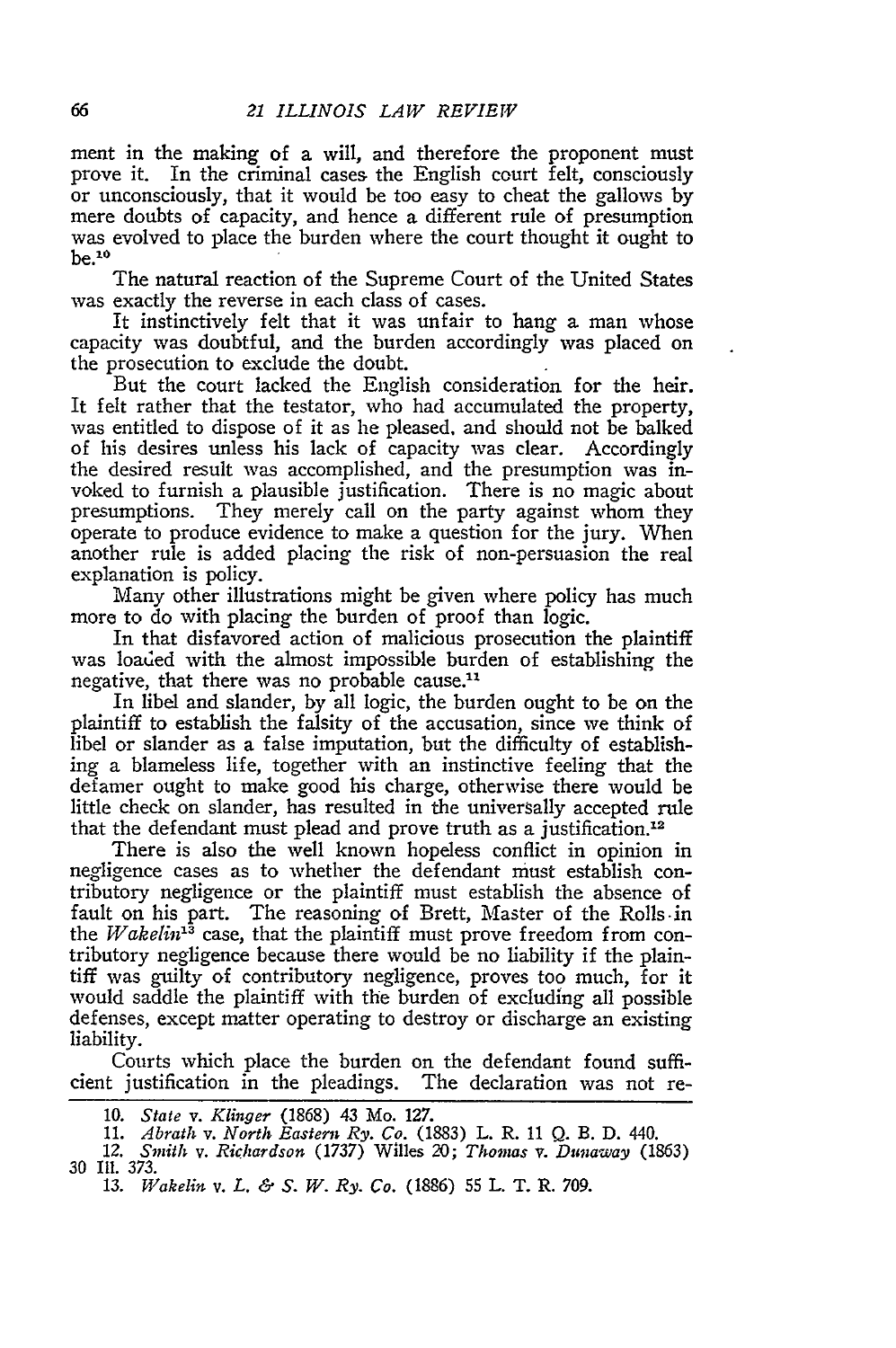quired to allege the absence of contributory negligence,<sup>14</sup> hence proof of contributory negligence must be an affirmative defense to be established by the defendant.

It seems likely that the courts which placed the burden on the plaintiff were unconsciously moved to that course by the fact that juries were hostile to the defense and frequently ignored what the court regarded as a clear showing of contributory fault.<sup>15</sup>

These illustrations ought to make it sufficiently clear that in the debatable cases policy is a stronger factor than logic in apportioning the burden of proof.

Returning to the problem in hand, where revocation of a will by some subsequent writing has been involved the courts have quite generally placed the burden of proving the execution of the revocatory writing on the contestant.<sup>16</sup> This seems in accordance with the general analogies. Where the heir is favored by placing the burden on the proponent to prove the capacity of the testator, the policy favoring the heir is not carried to the extreme of forcing the proponent to establish the absence of undue influence. That burden is almost universally placed on the contesting heir.'<sup>7</sup>

In states where the contestant is thought of as attacking an existing will, he must establish the grounds of his attack, whether it is lack of capacity,  $18$  undue influence,  $19$  or revocation.  $20$  If such a revocation case further involved the question of capacity to revoke, it is probable that the courts would follow the analogy suggested by capacity to make a will, especially if in the course of time the original policy of that rule had been lost sight of, and the rule itself had become settled on familiar conventional reasoning. In that case courts, which place the burden on proponent to establish the capacity of the testator to make a will because he impliedly alleges capacity, by the same process could naturally place the burden of establishing capacity to revoke on the contestant because he relies on revocation and thereby impliedly asserts capacity. While

14. *Thompson* v. *Ry.* (1873) **51** Mo. 190.

In Illinois and a few other states the declaration is required to negative contributory negligence; *Chicago Ry. v. Cooney* (1902) 196 Ill. 466.

15. Williams, **J.** in *Toomey v. Ry.* (1857) 3 C. B. (w. s.) 146:

"It is not enough to say that there is some evidence; for, every person who has had experience in courts of justice knows very well that a case of this sort against a railway company could only be submitted to a jury with one result."

16. *Webster v. Yorty* (1902) 194 **I1.** 408; *Giles v. Giles* (1910) 204 Mass. 383. In re *Shelton's Will* (1906) 143 N. C. 218. *17. Boyce v. Rossborough* (18573 6 H. L. C. 2; *Baldwizn v. Parker* (1868)

99 Mass. 78; *Campbell v. Carlisle* (1901) 162 Mo. 634; but see *Sheehan v. Kearney* (1903) 82 Miss. 688, placing the burden of establishing the absence of undue influence on the proponent because he asserts that it is the tes-tator's will, and this assertion is not true if it was not the testator's voluntary act.

**18.** *Donovan v. St. Joseph Home* (1920) **295** Ill. 125.

19. *Michael v. Marshall* (1903) 201 Ill. 70. In re *Kindberg* (1912) **207** N. Y. 220.

20. *Behrens v. Behrens* (1890) 47 Ohio St. 323; *Webster* v. *Yorty* (1902) 194 Ill. 408.

۰.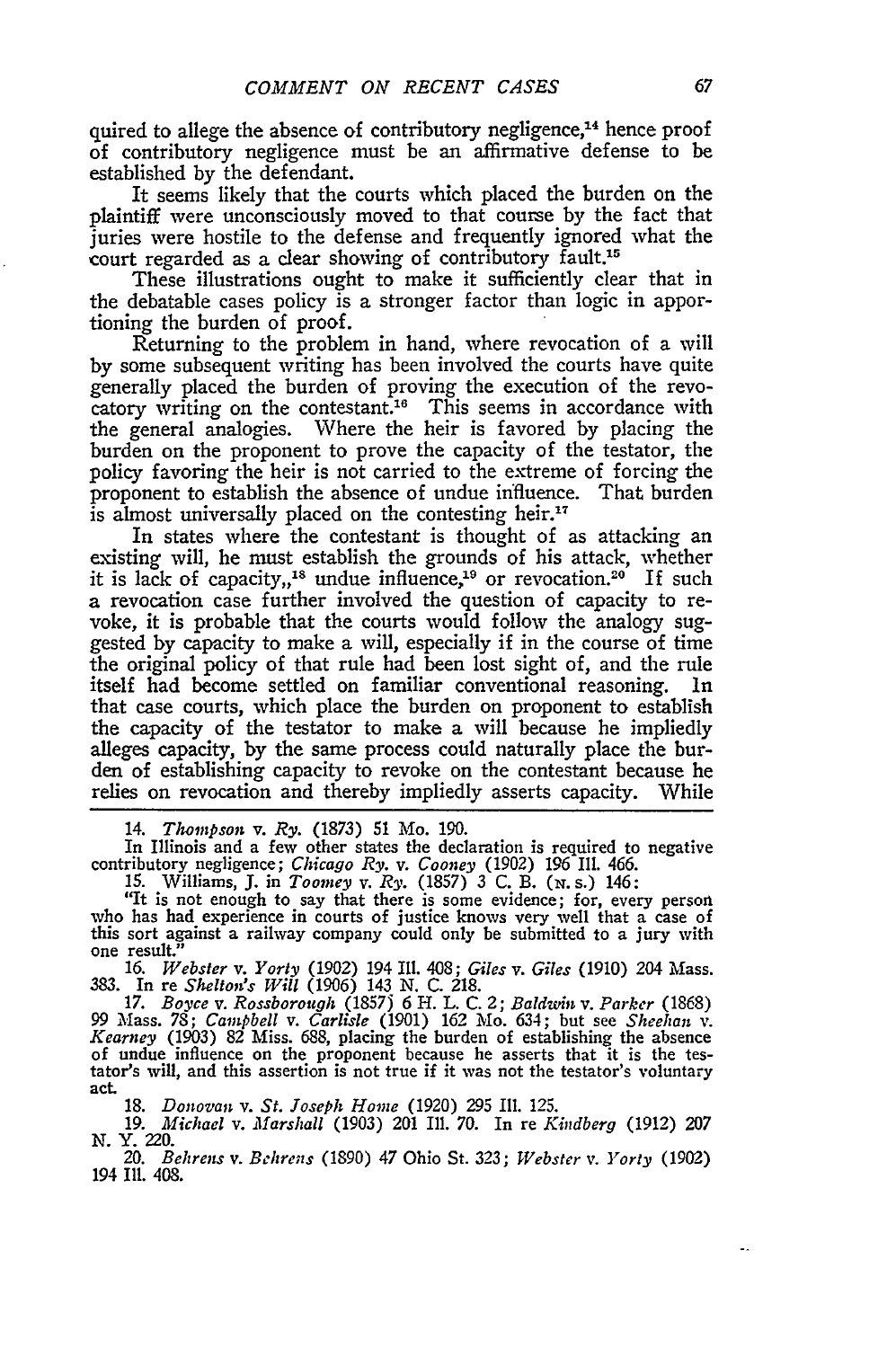courts, which place the burden on contestant to establish lack of capacity to make a will because he must overcome the presumption of capacity,<sup>21</sup> by a like process would naturally place the burden of establishing lack of capacity to revoke on the proponent because he encounters the same presumption of capacity now operating in favor of the contestant. On analogy alone the Supreme Court of Mississippi should have placed the burden on contestant to establish capacity to revoke, since it follows the English rule in placing the burden on the proponent to establish capacity to make a will, $^{22}$ unless the missing will, presumably destroyed by the testator presents such a different problem as to make the analogies inapplicable. By implication the Court of Appeals of Virginia placed the burden on proponent, seeking to probate a lost will, to establish lack of capacity to revoke,<sup>23</sup> though that court also follows the rule placing the burden on the proponent to establish the capacity of the testator to make a will. $24$ 

The facts in the *Shacklett* case are much like those in the Watkins case. The will could not be found after the testator's death, and there was evidence of the impairment of his mind. The lower court admitted the lost will to probate, but the decree was reversed because the evidence did not satisfactorily establish that the will was in existence after the testator became mentally incompetent.

In other words, assuming that the testator destroyed the will according to the usual presumption, the evidence did not establish that he la:ked capacity, because the time of the destruction was unknown. The reason assigned by the court was:

"It is not sufficient in a case like this to show that the will may have been in existence after the testator's mind had-become so impaired that he could not revoke it; but it must appear that *it was* in existence after that time. Courts of equity do not set up lost papers except where it is clearly shown that it should be done."

The case is not squarely in point because it may -be said that the presumption of sanity at the time of destruction is not shaken by proof of lack of capacity toward the end of the testator's life when the destruction might have taken place. But the implication is fairly clear that in the lost will cases the proponent is to bear the risk of non-persuasion of lack of capacity to revoke.

It is not a serious objection to this view that it is more or less inconsistent with the rule placing the burden on proponent to establish testator's capacity to make the will, for the courts are consistently inconsistent in dealing with the burden of proof. And this is as it should be, because in judicial legislation desirable results are the object rather than a symmetrical system. To the instinctive, rather than reasoned, reaction of the court

that a presumably revoked will should not be probated unless it was

<sup>21.</sup> *Egbers v. Egbers* (1892) **177** Ill. *82; Donovan v. St. Joseph Home* (1920) 295 Ill. 125. *22. Sheehan v. Kearney* (1903) 82 Miss. 688. 23. *Shacklett v. Roller* (1899) 97 Va. 639.

*<sup>24.</sup> Gray v. Rumnrill* (1903) 101 Va. **507.**